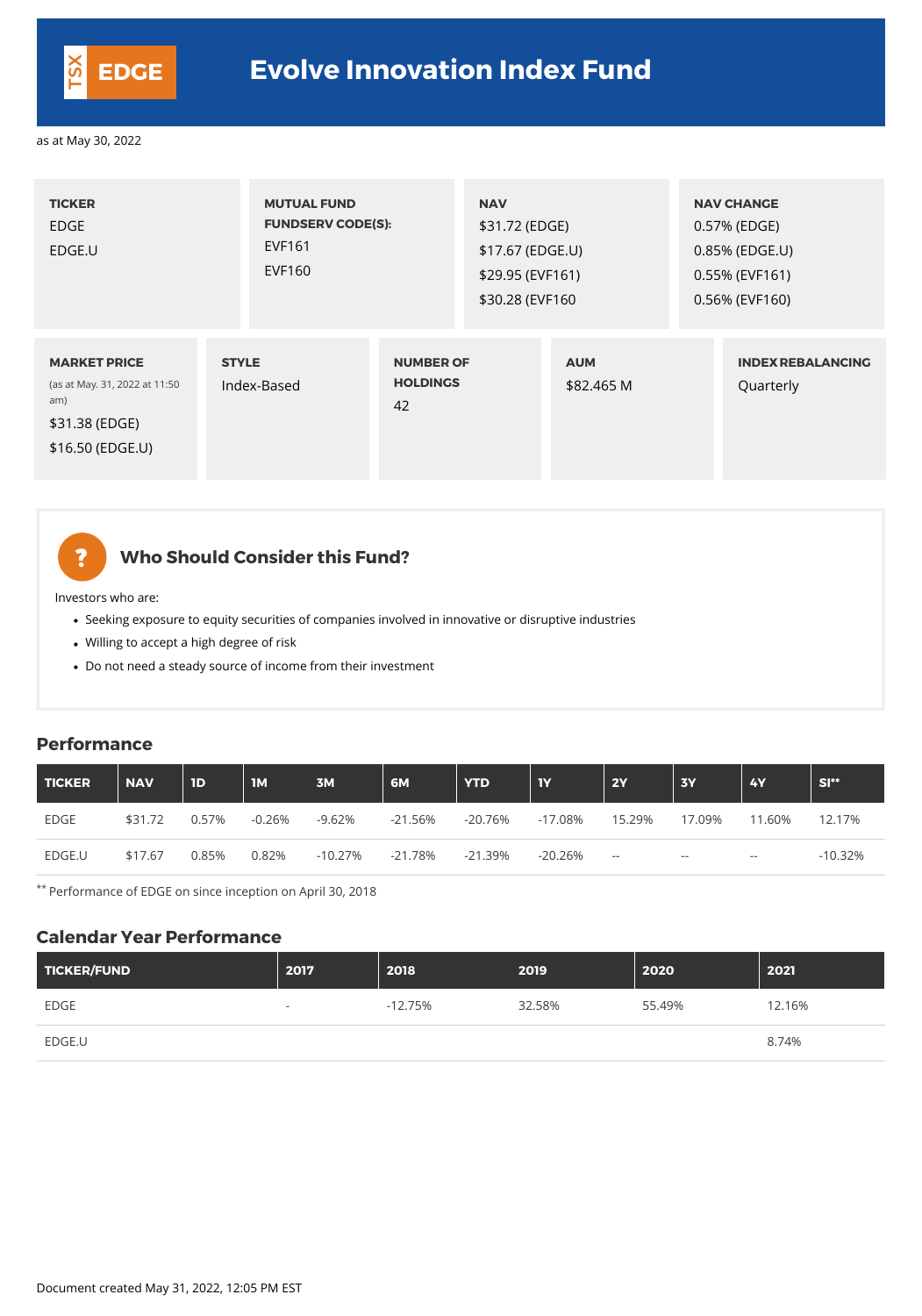#### **Historical Prices (\$) - EDGE**

As at May 30, 2022



#### **Cumulative Total Return (%) - EDGE**

As at May 30, 2022



Document created May 31, 2022, 12:05 PM EST

![](_page_1_Picture_0.jpeg)

## **EDGE Evolve Innovation Index Fund**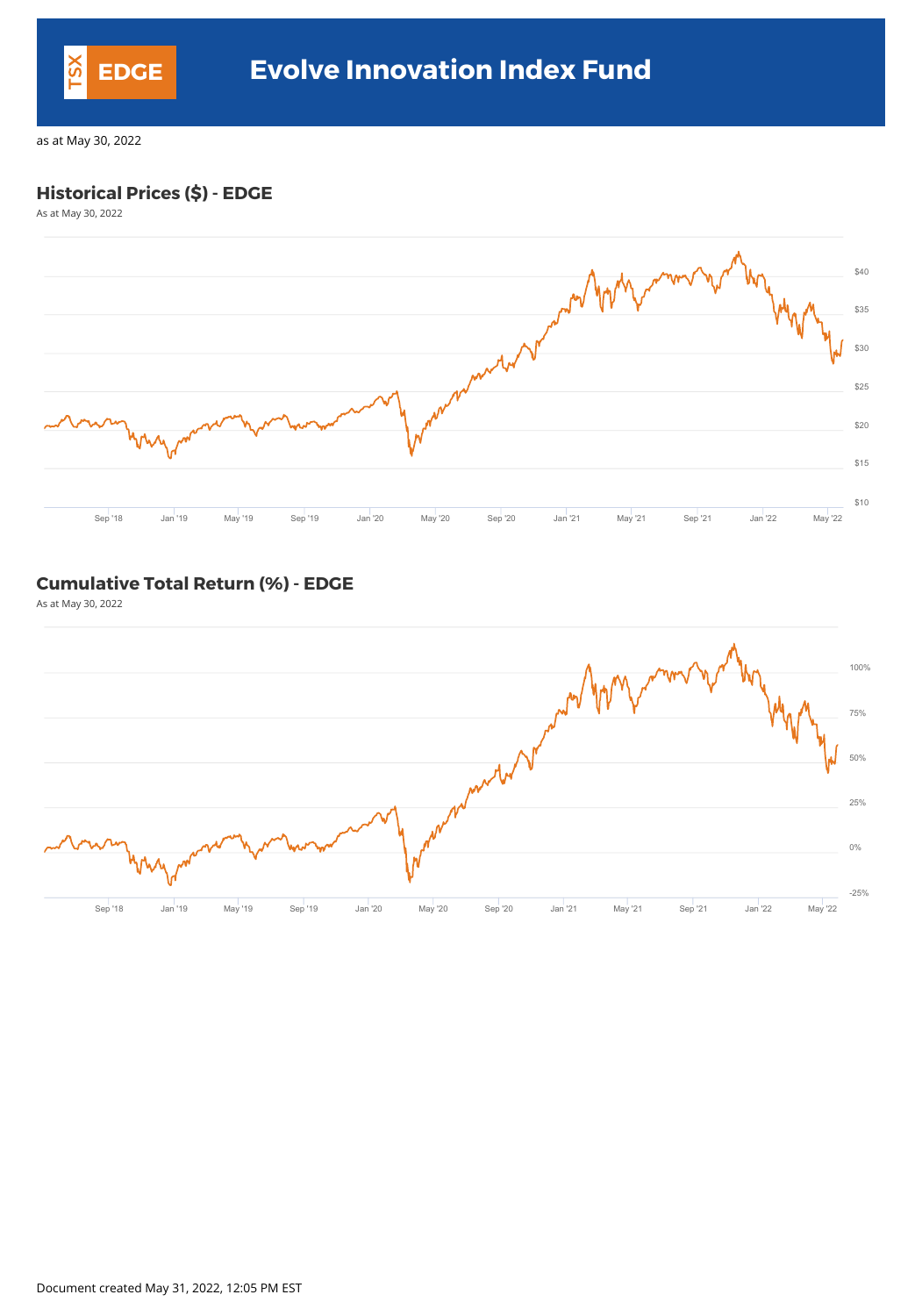#### **Fund Details**

| <b>CUSIP</b><br>30052W103 (EDGE)<br>30052W111 (EDGE.U)                                           | <b>TICKER</b><br><b>EDGE</b><br>EDGE.U                                                                      | <b>LISTING EXCHANGE</b><br>Toronto Stock Exchange (TSX)                                                         |
|--------------------------------------------------------------------------------------------------|-------------------------------------------------------------------------------------------------------------|-----------------------------------------------------------------------------------------------------------------|
| <b>INCEPTION DATE</b><br>April 30, 2018 (EDGE)<br>June 4, 2019 (EVF161)<br>June 4, 2019 (EVF160) | <b>CURRENCY</b><br>Hedged to CAD (EDGE)<br>USD (EDGE.U)<br>Hedged to CAD (EVF161)<br>Hedged to CAD (EVF160) | <b>REGISTERED INVESTMENT ELIGIBILITY</b><br>Yes                                                                 |
| <b>STYLE</b><br>Index-Based                                                                      | <b>INDEX</b><br>Solactive Global Innovation Index                                                           | <b>INDEX PROVIDER</b><br>Solactive AG                                                                           |
| <b>INDEX REBALANCING FREQUENCY</b><br>Quarterly                                                  | <b>MANAGEMENT FEE</b><br>0.40% (plus applicable sales taxes)                                                | <b>DISTRIBUTION FREQUENCY</b><br>Quarterly (EDGE)<br>Quarterly (EDGE.U)<br>Monthly (EVF161)<br>Monthly (EVF160) |
| <b>LISTING DATE</b><br>January 7, 2021 (EDGE.U)                                                  | <b>FUNDSERV CODE</b><br><b>EVF161</b><br><b>EVF160</b>                                                      | <b>CLASS A TRAILER</b><br>1.00% (plus applicable sales taxes)                                                   |

Document created May 31, 2022, 12:05 PM EST

![](_page_2_Picture_0.jpeg)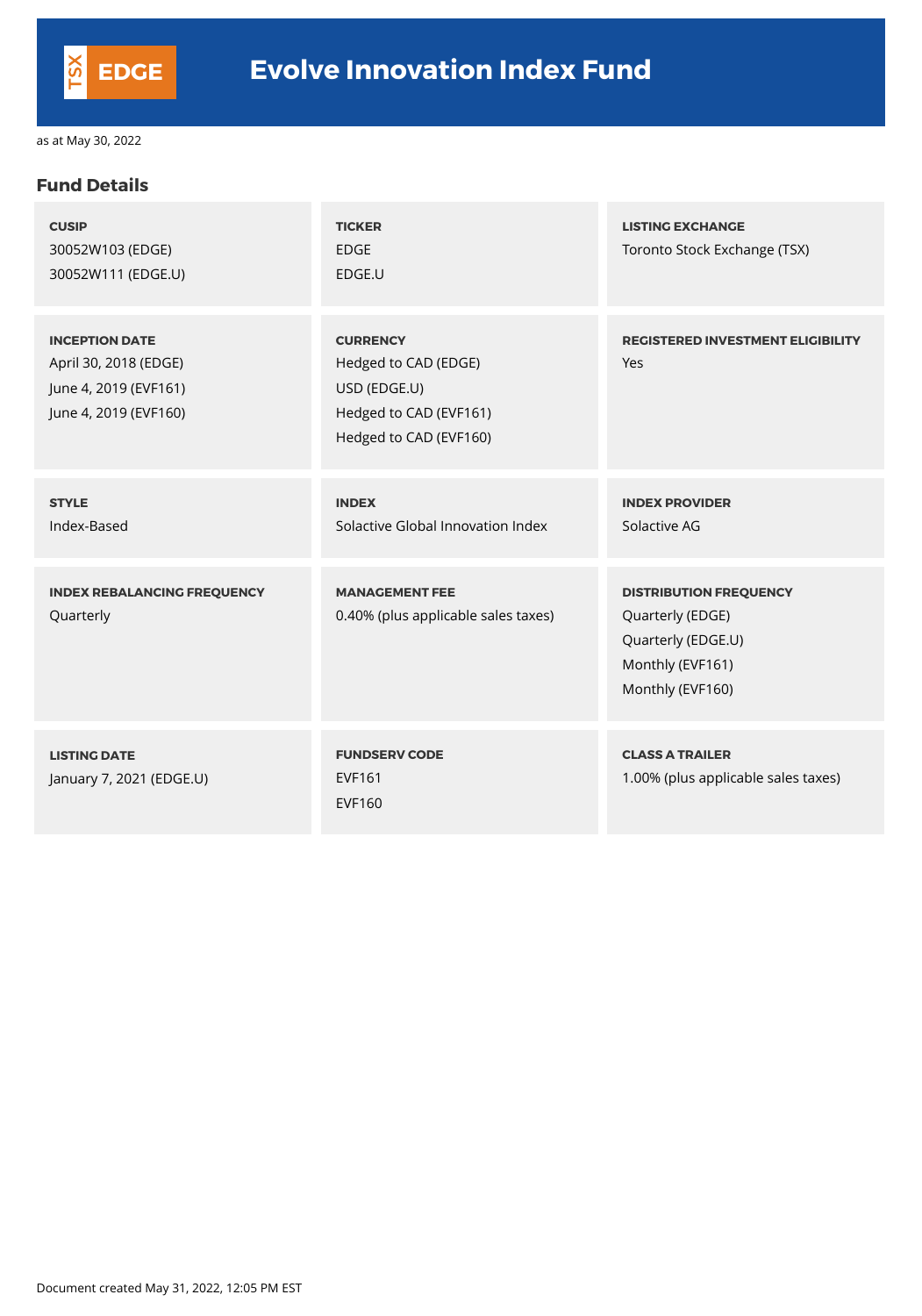## **Top 10 Holdings**

As at May 30, 2022

| <b>NAME</b>                                | <b>WEIGHT</b> | <b>TICKER</b>         | <b>SECTOR</b>              | <b>COUNTRY</b>     |
|--------------------------------------------|---------------|-----------------------|----------------------------|--------------------|
| Evolve E-Gaming Index ETF                  | 13.38%        | <b>HERO CN EQUITY</b> | Video Gaming               | <b>GLOBAL</b>      |
| Evolve Automobile Innovation Index<br>Fund | 12.80%        | CARS CN EQUITY        | <b>Future Cars</b>         | <b>GLOBAL</b>      |
| Evolve Cyber Security Index Fund           | 11.96%        | <b>CYBR CN EQUITY</b> | <b>Cyber Security</b>      | <b>GLOBAL</b>      |
| Evolve Cloud Computing Index Fund          | 11.89%        | DATA CN EQUITY        | Cloud Computing & Big Data | <b>GLOBAL</b>      |
| Deutsche Telekom AG                        | 1.63%         | DTE GR EQUITY         | 5G                         | <b>GERMANY</b>     |
| Marvell Technology Inc                     | 1.63%         | MRVL US EQUITY        | 5G                         | UNITED STATES      |
| <b>KDDI Corp</b>                           | 1.57%         | 9433 JP EQUITY        | 5G                         | <b>JAPAN</b>       |
| Samsung Electronics Co Ltd                 | 1.48%         | 005930 KS EQUITY      | 5G                         | <b>SOUTH KOREA</b> |
| Corteva Inc                                | 1.46%         | <b>CTVA US EQUITY</b> | Genomics                   | UNITED STATES      |
| SoftBank Group Corp                        | 1.46%         | 9984 JP EQUITY        | 5G                         | <b>JAPAN</b>       |

Document created May 31, 2022, 12:05 PM EST

![](_page_3_Picture_0.jpeg)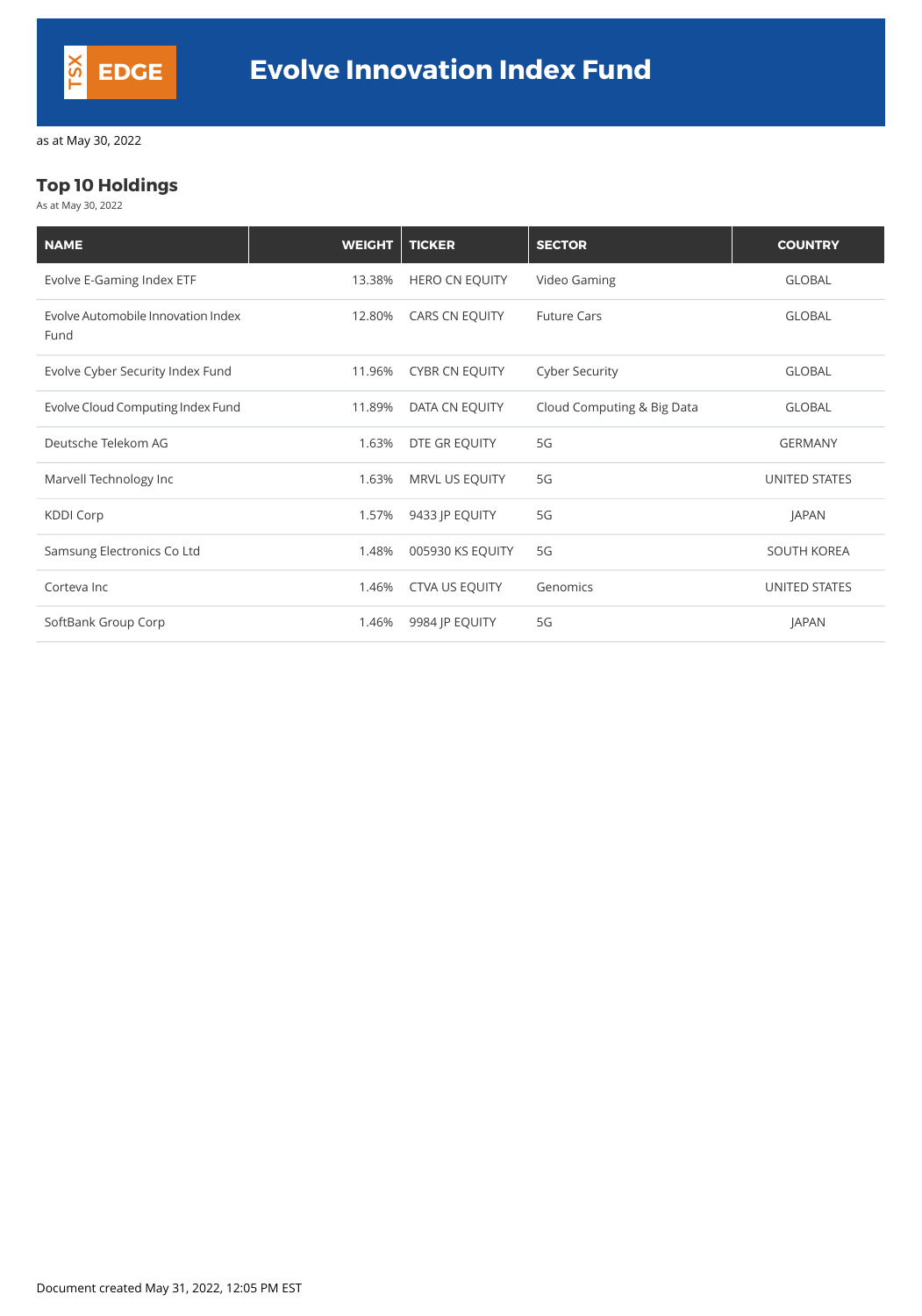| <b>NAME</b>        | <b>WEIGHT</b> | <b>NAME</b>                            | <b>WEIGHT</b> |
|--------------------|---------------|----------------------------------------|---------------|
| GLOBAL             | 50.03%        | 5G<br>a i                              | 14.49%        |
| UNITED STATES      | 35.27%        | Video Gaming<br>a a s                  | 13.38%        |
| <b>NO</b> JAPAN    | 5.59%         | Future Cars                            | 12.80%        |
| GERMANY            | 1.63%         | Genomics                               | 12.32%        |
| <b>SOUTH KOREA</b> | 1.48%         | Cyber Security                         | 11.96%        |
| SWEDEN             | 1.35%         | Cloud Computing & Big Data             | 11.89%        |
| <b>BRITAIN</b>     | 1.33%         | FinTech                                | 11.77%        |
| <b>DENMARK</b>     | 1.25%         | <b>Robotics &amp; Automation</b><br>ш. | 11.39%        |
| NETHERLANDS        | 1.17%         |                                        |               |
| <b>CANADA</b>      | 0.89%         |                                        |               |

Document created May 31, 2022, 12:05 PM EST

![](_page_4_Picture_0.jpeg)

# **EDGE Evolve Innovation Index Fund**

as at May 30, 2022

### **Geographic Allocation Sector Allocation**

As at May 30, 2022 **As at May 30, 2022** As at May 30, 2022

![](_page_4_Picture_7.jpeg)

![](_page_4_Picture_8.jpeg)